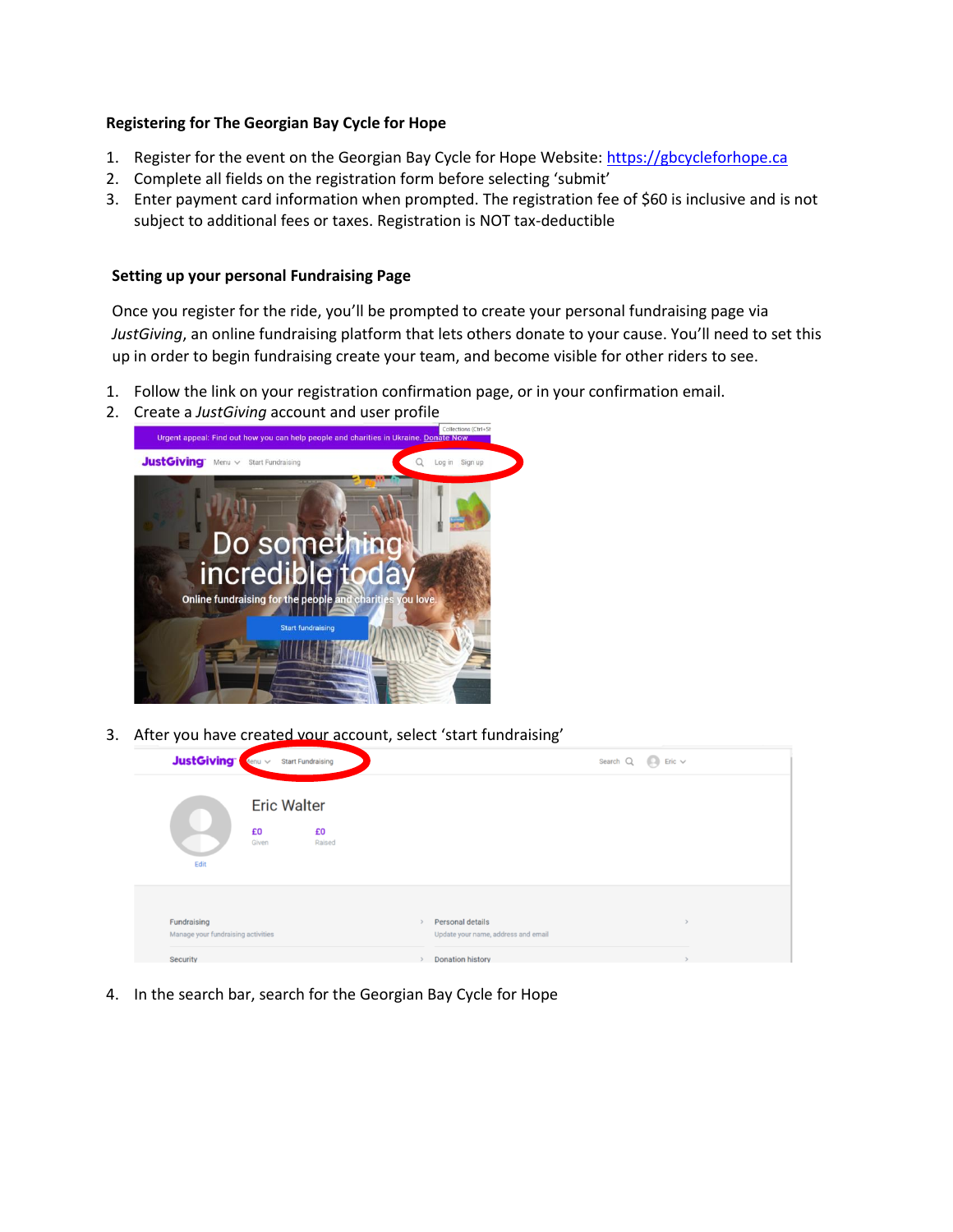| Step 1 of 3                                                                                         | Search for the cause you want to support                                                                                                                                                                                                        |               |  |
|-----------------------------------------------------------------------------------------------------|-------------------------------------------------------------------------------------------------------------------------------------------------------------------------------------------------------------------------------------------------|---------------|--|
| Georgian Bay Cycle for Hope                                                                         | Q Search<br>All countries                                                                                                                                                                                                                       | v             |  |
| Campaigns                                                                                           |                                                                                                                                                                                                                                                 |               |  |
|                                                                                                     | Georgian Bay Cycle for Hope 2022<br>run by Georgian Bay Cancer Support Centre, Canada<br>caregivers. On August 20th, hundreds of riders will take<br>sathtaking Georgian Bay<br>views all in support of the Georgian Bay Cancer Support Centre. | <b>Select</b> |  |
| $\frac{\partial \mathbf{b}}{\partial \mathbf{a}} = \frac{\partial \mathbf{b}}{\partial \mathbf{a}}$ | The Hope 50 Cycle Challenge<br>run by Hope and Homes for Children, United Kingdom                                                                                                                                                               |               |  |

5. Confirm your page details, then select 'create your page.

| <b>Check your details</b>           |                                                                                                                                                                                                       |
|-------------------------------------|-------------------------------------------------------------------------------------------------------------------------------------------------------------------------------------------------------|
| You're raising money for            |                                                                                                                                                                                                       |
| Gangun Bog<br>nces Support Centre   | <b>Georgian Bay Cycle for Hope 2022</b><br>run by Georgian Bay Cancer Support Centre                                                                                                                  |
| <b>Your event</b>                   |                                                                                                                                                                                                       |
| Georgian Bay Cycle for Hope         |                                                                                                                                                                                                       |
|                                     | I'm doing this in memory of someone                                                                                                                                                                   |
|                                     | Choose your fundraising page web address                                                                                                                                                              |
| Eric-Walter6                        |                                                                                                                                                                                                       |
|                                     | www.justgiving.com/fundraising/Eric-Walter6                                                                                                                                                           |
|                                     | I'm happy for Georgian Bay Cancer Support Centre to keep me informed, by email, about the impact of my fundraising and other ways to stay<br>involved including future events, campaigns and appeals. |
| Yes please, opt me in               |                                                                                                                                                                                                       |
| $\bigcirc$ No thanks, opt me out    |                                                                                                                                                                                                       |
| Georgian Bay Cancer Support Centre. | NOTE: Georgian Bay Cancer Support Centre will receive your details and may need to contact you to support you in this fundraising effort. You can update your preferences directly with               |
|                                     |                                                                                                                                                                                                       |
|                                     |                                                                                                                                                                                                       |
|                                     | <b>Create your page</b>                                                                                                                                                                               |

6. You're now ready to begin fundraising. You can customize your page, create a team, and share your personal fundraising page with others to start raising money

| ັ<br><b>Saturday August 20th</b><br>Midland   Penetanguishene   Tiny, ON<br>www.gbcycleforhope.ca<br>#GBCycleForHope<br>scillon<br>Gerspon Boy<br>11 September Checker | U%<br>Be the first to donate!<br>Help Eric Walter reach the CASSO0 target<br>Share                                                                                                                                                                                                                                                                                                                                  |
|------------------------------------------------------------------------------------------------------------------------------------------------------------------------|---------------------------------------------------------------------------------------------------------------------------------------------------------------------------------------------------------------------------------------------------------------------------------------------------------------------------------------------------------------------------------------------------------------------|
| Eric Walter<br>Georgian Bay Cycle for Hope<br>Fundraising for Georgian Bay Cancer Support Centre                                                                       | Georgian Bay Cycle for<br><b>Hope 2022</b><br>run by Georgian Bay Cancer Support<br>Centre<br>Nobody chooses cancer. We can ALL<br>choose to help ease its burden on<br>individuals, families, and caregivers.<br>On August 20th, hundreds of riders<br>will take in breathtaking Georgian Bay<br>views all in support of the Georgian<br>Bay Cancer Support Centre.<br>Charity Registration No.<br>840027205RR0001 |
| Event: Georgian Bay Cycle for Hope, on August 20, 2022<br>档<br>Create a team<br>til:                                                                                   |                                                                                                                                                                                                                                                                                                                                                                                                                     |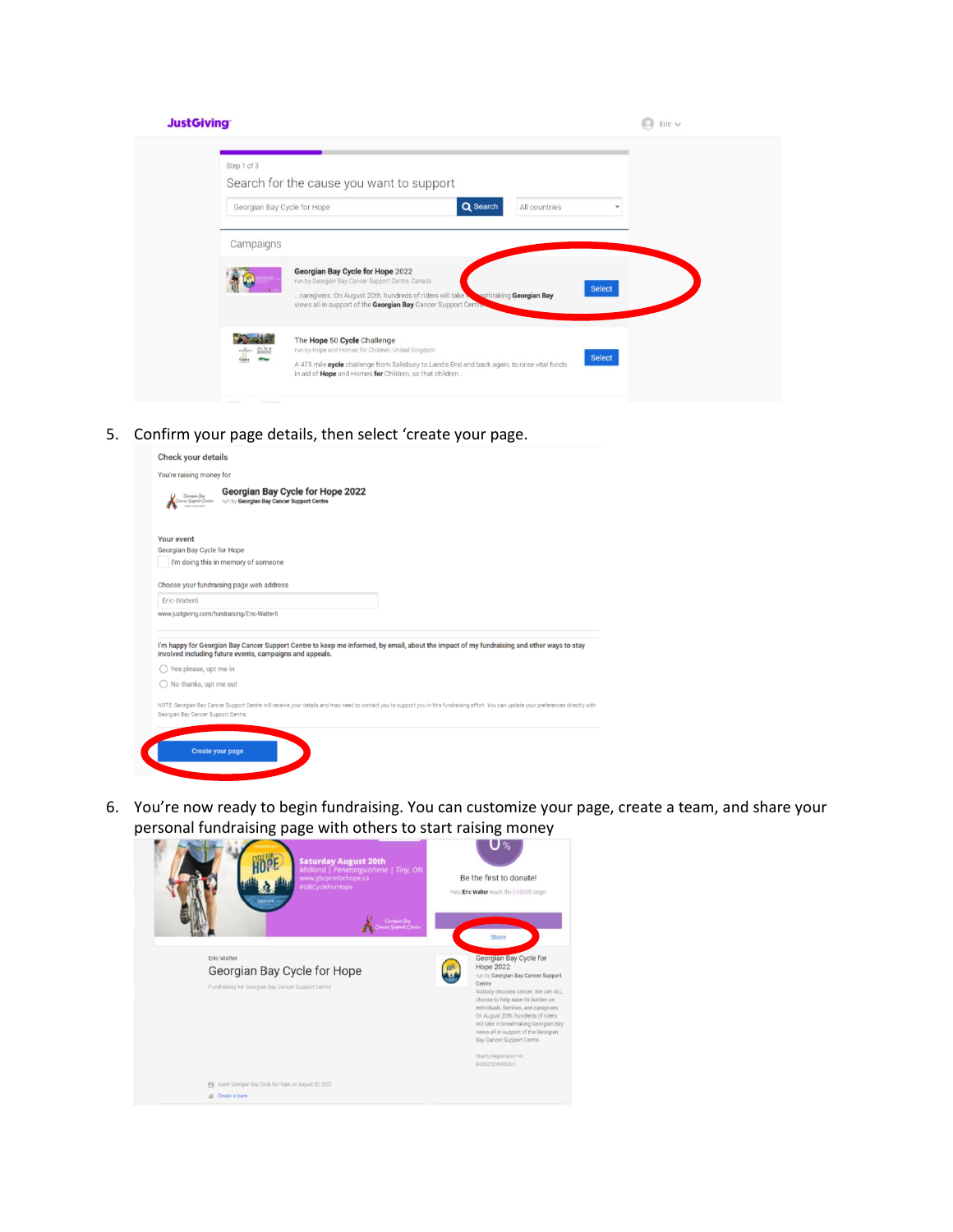## **Creating your Team for the Georgian Bay Cycle for Hope**

1. Once you've created your fundraising page, select 'create a team' near the bottom of your personal fundraising page.

| <b>Saturday August 20th</b><br>Midland   Penetanguishene   Tiny, ON<br>www.gbcycleforhope.ca<br>#GBCycleForHope<br><b>SCENT</b> | U %<br>Be the first to donate!<br>Help Eric Walter reach the CASS00 target                                                                                                                                                                                                                                                                                                                                           |
|---------------------------------------------------------------------------------------------------------------------------------|----------------------------------------------------------------------------------------------------------------------------------------------------------------------------------------------------------------------------------------------------------------------------------------------------------------------------------------------------------------------------------------------------------------------|
| Georgian Bog<br>1011 Support Chatte                                                                                             | <b>Give Now</b><br>Share                                                                                                                                                                                                                                                                                                                                                                                             |
| Eric Walter<br>Georgian Bay Cycle for Hope<br>Fundraising for Georgian Bay Cancer Support Centre                                | Georgian Bay Cycle for<br><b>Hope 2022</b><br>run by Georgian Bay Cancer Support<br>Centre<br>Nobody chooses cancer. We can ALL<br>choose to help ease its burden on<br>individuals, families, and caregivers.<br>On August 20th, hundreds of riders<br>will take in breathtaking Georgian Bay.<br>views all in support of the Georgian<br>Bay Cancer Support Centre.<br>Charity Registration No.<br>840027205890001 |
| for Hope, on August 20, 2022<br>Event Georgian by<br>Create a team                                                              |                                                                                                                                                                                                                                                                                                                                                                                                                      |

2. Follow the prompts to complete the team setup. During this process, you can create your team name, customized team fundraising link, and team goal

| Set fundraising targets and a link for your team page. | <b>Team settings</b> |
|--------------------------------------------------------|----------------------|
| Team fundraising target                                |                      |
| \$0                                                    | CAD                  |
| You can change your target at any time.                |                      |
| Set a target for team members $\vee$                   |                      |
| Team page link                                         |                      |
| justgiving.com/team/                                   |                      |
|                                                        |                      |

3. Finally, you can invite other members to your team and share your team fundraising page with others.